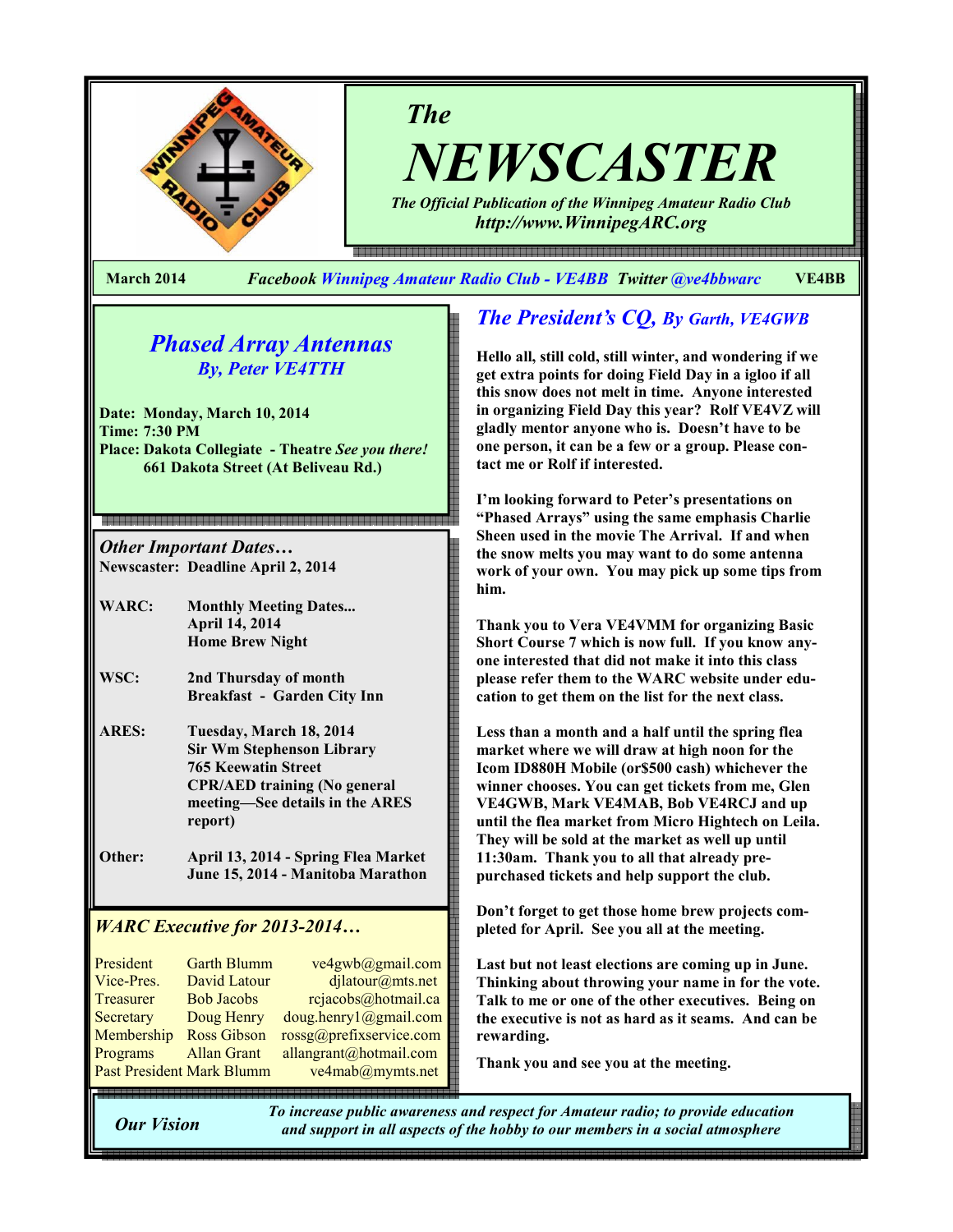#### 2 **WARC Meeting Minutes,** February 10, 2014 Taken by Doug VE4TG

President Garth VE4GWB called the meeting to order at 7:30 PM.

Introductions by members.

#### **Minutes**

President moved that Dec minutes be accepted as corrected, moved by Dick VE4HK, seconded by Glen VE4GWN. Approved by show of hands.

#### Treasures Report

Bob, VE4RCJ, advised we ended the month December with a balance of \$ 8,054.07, cheques in amount of \$ 137.81 and credits of \$ 96.97 giving a bank statement balance of \$ 8013.23 when combined with outstanding cheques of \$ 300.00 resulting in a true bank balance of \$ 7513.23. Our PayPal balance at end of December was \$ 475.23 with payments of \$ 65.00 and expenses of \$ 2.19 leaving a balance at end of January of \$ 538.04. this amount when combined with bank account left us with a cash balance of \$ 8,051.27.

#### Membership

Ross away

#### Flea Market

Dick VE4HK reported that next flea market will be 13 April 2014 Sunday, April 13, 2014 at the Heritage Victoria Community Club, 950 Sturgeon Rd, (2 blocks north of Ness Avenue). See Ruth VE4XYL to book a table for \$5 members, \$10 non-members. Ruth's telephone number is 204-837-6915. Still looking for a volunteer(s) to take over Ruth's kitchen. WARC will be drawing raffle tickets for D-Star ID-880H mobile radio or approximate cash equiv of \$500. MRS will have tech equipment on hand to evaluate radios. Doors open at 0930, vendor setup at 0945 to 1030. Persons interested in selling raffle tickets should see Garth. D-Star and MRS will both have tables setup. Adam VE4SN will have a table setup for distribution of Bureau QSO cards. Two door prizes will be distributed, 1st prize of \$100 and 2nd prize of \$50. Admittance is now \$5 per person. Still looking for volunteers for Ruth's kitchen.

#### Programs

March - Phased Antenna Arrays by Peter VE4TTH, April – Home Brew Night, May and June – TBD.

#### Winnipeg ARES Report

Jeff, VE4MBQ, is away, see Newscaster report Still need volunteers for Klondike days – contact Jeff.

## RAC Report

By Derek VE4HAY - Industry Canada planning to redo tower standards. New regulations will be focused on commercial installations but may impact ham interests. Commercial firms took advantage of current rules to put up numerous towers under 15m. Derek is involved in negotiations with the City of Winnipeg regarding tower installations and hopes to get exemption for hams up to 17m. Hams can put tower on private property, don't need fence.

Have 5 new frequencies in 60m band, 5 channels with defined band widths, 100 watts PEP effective radiated power. Check RAC bulletins or Industry CA web site for exact details. Industry CA issued 600m band, 1 watt ERP, no interference to ships.

Derek wished all the ladies a Happy Valentine's Day.

## Education Report

Vera, VA4VMM, reported that the next Basic amateur radio course will be starting 22nd of March 2014. There are 6 openings left at meeting time. (Now sold out).

### DX Report

Rolf ,VE4VZ, reported 10 meters is wide open, lots of activity on 20m as well.

#### New Business

Booking of field day location is complete.

Rolf will provide lunch for field day, sausages and buns. No longer wants to organize field day.

President Garth presented Shaftsbury High School with plaque recognizing WARC's \$ 500 contribution toward two RF receive preamps.

Gary, VA4GWT, suggested the formation of a committee to look after organizing events for occasions such as field day and other similar events.

Amish, VE4JDH, moved a motion prepared by David, VE4DAR, that WARC award the Seniors club a \$ 50 honorarium in recognition of their aid to the furtherance of ham education by making their facilities available for the Basic classes. Seconded by Dick, VE4HK, approved by show of hands

Garth looking for volunteers with trailer to help move gear to field day site.

Ruth, VE4XYL, volunteers to do coffee for field day. WARC Exec will figure out what to do with food for the event. Continued...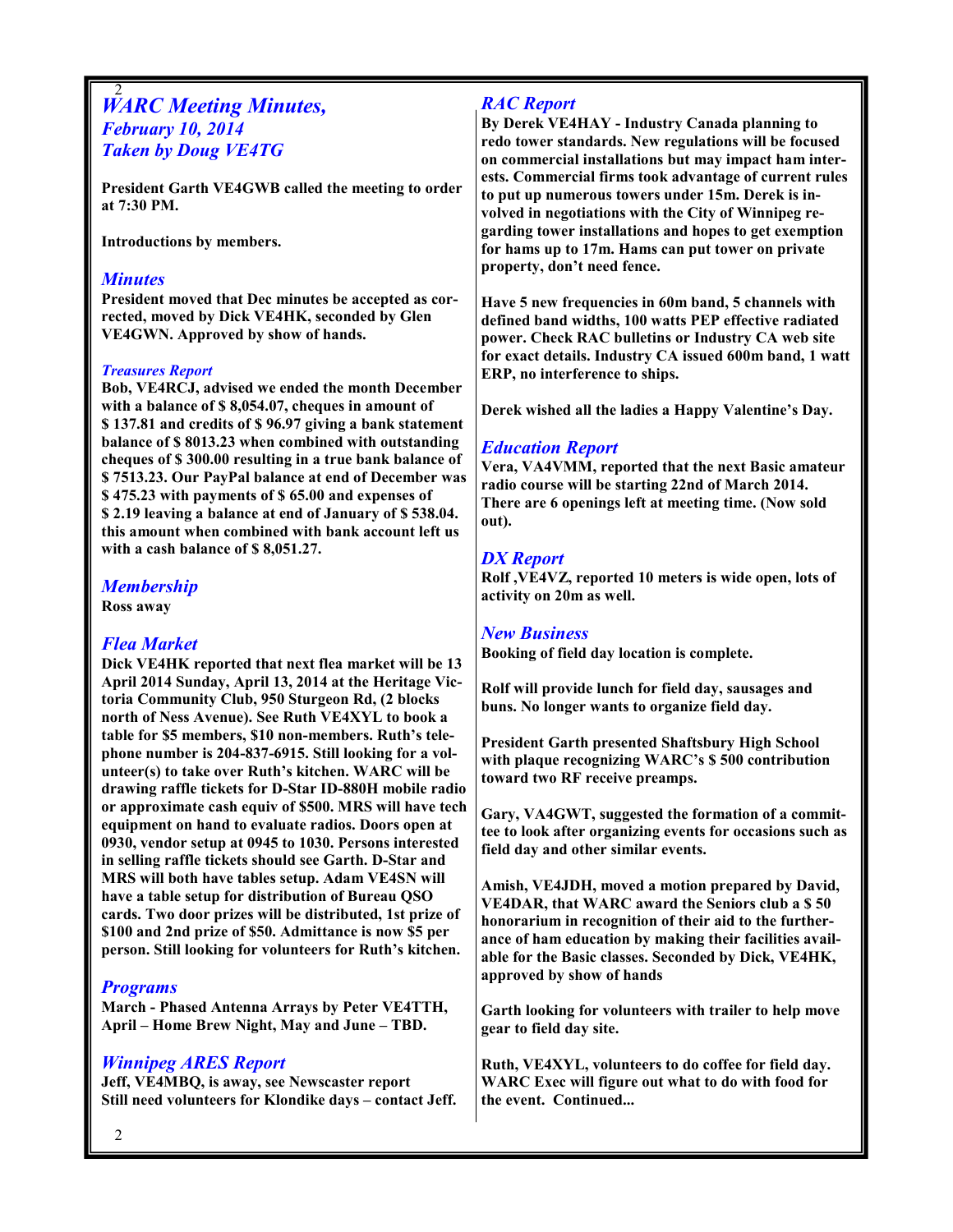3 Ruth, emphasized the importance of having someone looking after food due to losses in summer heat plus need to have some left over for breakfast. Need coolers to preserve food, feels we need a committee to do this.

Motion to adjourn general meeting by Dick VE4HK.

The evening concluded with a Mesh Radio presentation by William VE4VR.

## Manitoba Marathon Jeff Dovyak VE4MBO ve4mba@rac.ca

The 2014 Manitoba Marathon will be SUN 15 JUNE. For on-line volunteer registration please go to http://winnipegarc.org/marathon.html

We only have approximately 30 volunteer operators at this point, we need 85-90 volunteer operators.

Thanks to Rob VE4RST for covering the first Medical Committee for 2014 that clashed with the FEB

# Winnipeg ARES Jeff Dovyak VE4MBQ ve4mbq@rac.ca

.<br>이 2023년 2023년 2023년 2023년 2023년 2023년 2023년 2023년 2023년 2023년 2023년 2023년 2023년 2023년 2023년 2023년 2023년 2023년<br>1030년 2023년 2023년 2023년 2023년 2023년 2023년 2023년 2023년 2023년 2023년 2023년 2023년 2023년 2023년 2023년 2023년 2023년 2

Bob Poole VE4MAQ and Richard Kazuk VE4KAZ provided us with an excellent primer on Klondike Derby and ARES operations during Klondike Derby at our FEB General Meeting. Currently there are thirteen Winnipeg ARES members and one affiliate registered as volunteer operators for Klondike Derby 01, 02 MAR at Camp Amisk.

CANWARN Spotter Training will be SAT 22 MAR in Morris Manitoba. Since we have outgrown the local fire hall, Gord VE4GLS has arranged for the conference room at a local Chinese restaurant (details to follow from Gord). Group Lunch at 1100h with training beginning 1215h. There will be a choice between a Chinese food buffet and a few a la carte items (like a cheeseburger & fries).

3 I need to know by FRI 14 MAR who from each ARES Unit/CANWARN District is attending, whether or not they are coming for lunch and if so whether they are doing the lunch buffet or have a specific order. CAN-WARN Spotter Training is open to all certified Amateur Operators. A reminder for the ARES members close to Winnipeg, we need additional volunteer Net Controllers, Bill VE4ALW seems to have little trouble driving in from Portage to run VE4WWO when there's severe weather and he is on-call. Spotters – Amateur only is OK, Net Controller - must be a card-carrying ARES member. David VE4DLA and Garry VE4VD

will be joining us as new Net Controllers this season, couple/three more wouldn't hurt.

We are going to skip a General Meeting in March and instead are dedicating the whole session TUE 18 MAR to CPR/AED training. Please register in advance with Garry ve4vd@rac.ca if you are a Winnipeg ARES member and plan to attend. The training session will be held at 1900h Sir Wm Stephenson Library 765 Keewatin Street.

# D-Star's "D-Tip" Of The Month By, Glen VE4GWN

Although simply Keying up on D-Star transmits our call signs please remember to Voice your Call Sign and intentions when controlling the D-Star system such as when linking or unlinking repeaters/reflectors as you would on an analog system.

This will let those monitoring and not looking directly at their screens know which Call Sign is controlling the D-Star system and which reflector or repeater is being linked to or unlinked from.

Also, please remember to ask if the system is in use before unlinking from a reflector or repeater.



The Manitoba Repeater Society operates and maintains a linked repeater system across southern Manitoba, including Winnipeg.

If you are a user of any of these repeaters, we urge you to support the group by becoming a member.

> Remember to Renew for 2014 Memberships expired December 31

VE4MAN - Starbuck, VE4CDN - Morris, VE4PLP - Portage, VE4MRS - Bruxelles, VE4GIM - Gimli, VE4MIL - Milner Ridge VE4EMB - Hadashville, VE4FAL - Falcon Lake, VE4WPG - Winnipeg, VE4VJ - Winnipeg, VE4WRS - Autopatch & IRLP link Winnipeg

Links to repeaters in Ontario, Brandon, Selkirk and soon to be the Dauphin & area.

info@mb-repeater-society.ca http://www.mb-repeater-society.ca/ http://www.facebook.com/ManitobaRepeaterSociety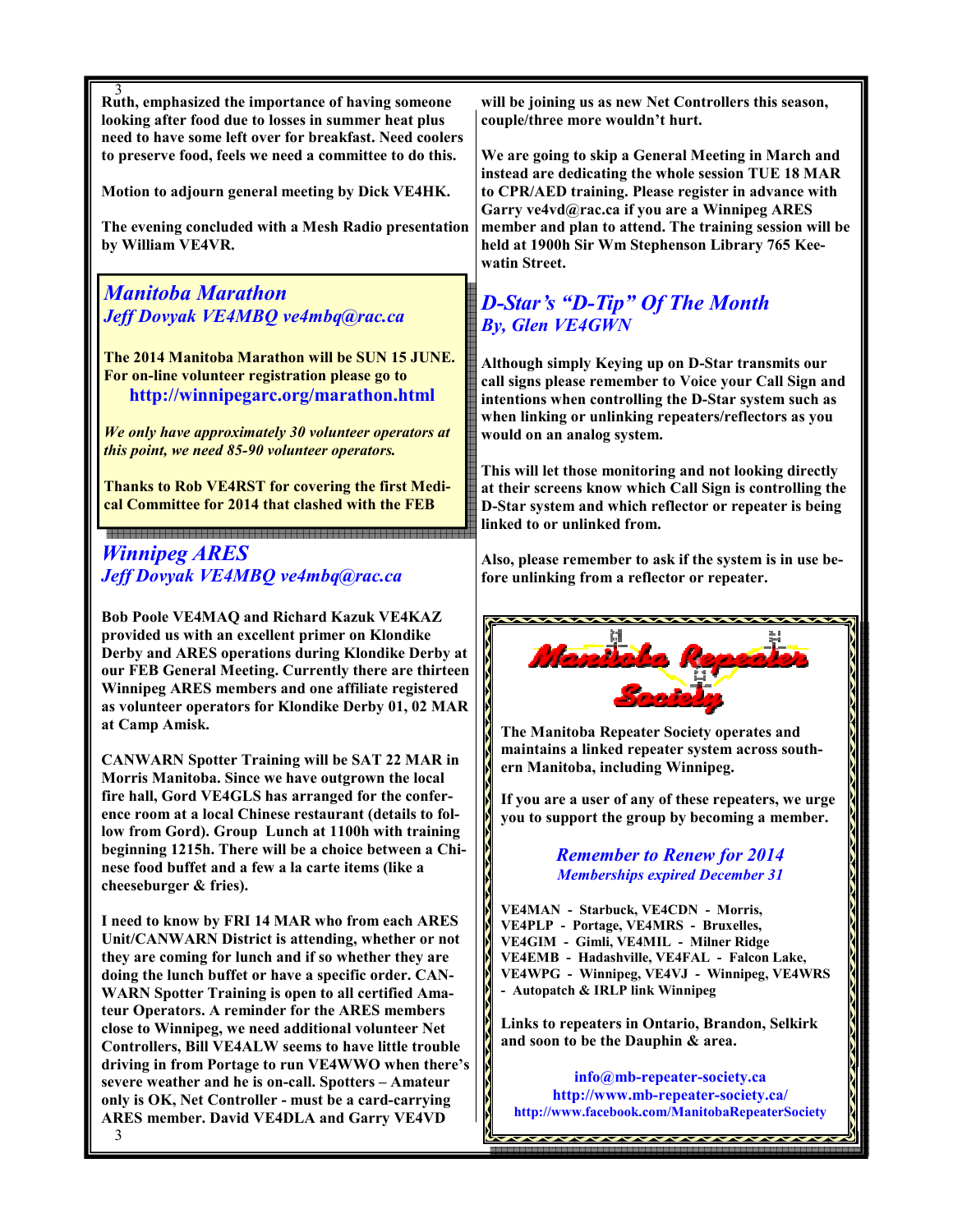#### 4 "I Feel Good" By David VE4DAR

"I feel good…I knew that I would" sang James Brown years ago. Well, those lyrics hold for me as workshops designed primarily for recent grads of the Basic Short Courses achieve fruition.

Last year and again recently Rolf VE4VZ shared his experience and knowledge by giving helpful tips on how to set up and operate your first ham station. Participants said they liked the workshop and would like more. They realize the "short" courses just can't contain all the knowledge and practice previously found in 3-month and longer courses.



Jim VE4SIG helping Vera VA4VMM

On Saturday, February 22, WARC attracted 11 participants to a workshop at the Seniors. A mix of new hams and older call signs made roll-up J-pole antennas. After reviewing some theory on the antenna, Jim VE4SIG and Lawrence VE4SS gave tips on how to solder. Then they guided participants as they measured, cut, stripped, soldered, and crimped on the connectors. Rolf helped with testing and adjusting the new antennas.





Lawrence VE4SS illustrating a technique



Measure twice, cut once I felt good as I shot a few photos and watched hams sharing tools, helping each other, and having fun. Isn't that what a club and hobby is all about?



Pete VE4PH analyzing Robin VE4WMT's work

BTW, Basic Short Course 7 has sold out a month in advance with several persons already on the next waiting list!

Amateur Radios, Antennas, and more are available from your local

Winnipeg ICOM Dealer… Micro-HighTech Communications Ltd. 197 Leila Avenue, Winnipeg, MB (204)-783-1885 Contact George Hill, VE4GDH

> Visit their web site.. http://www.microhightech.ca/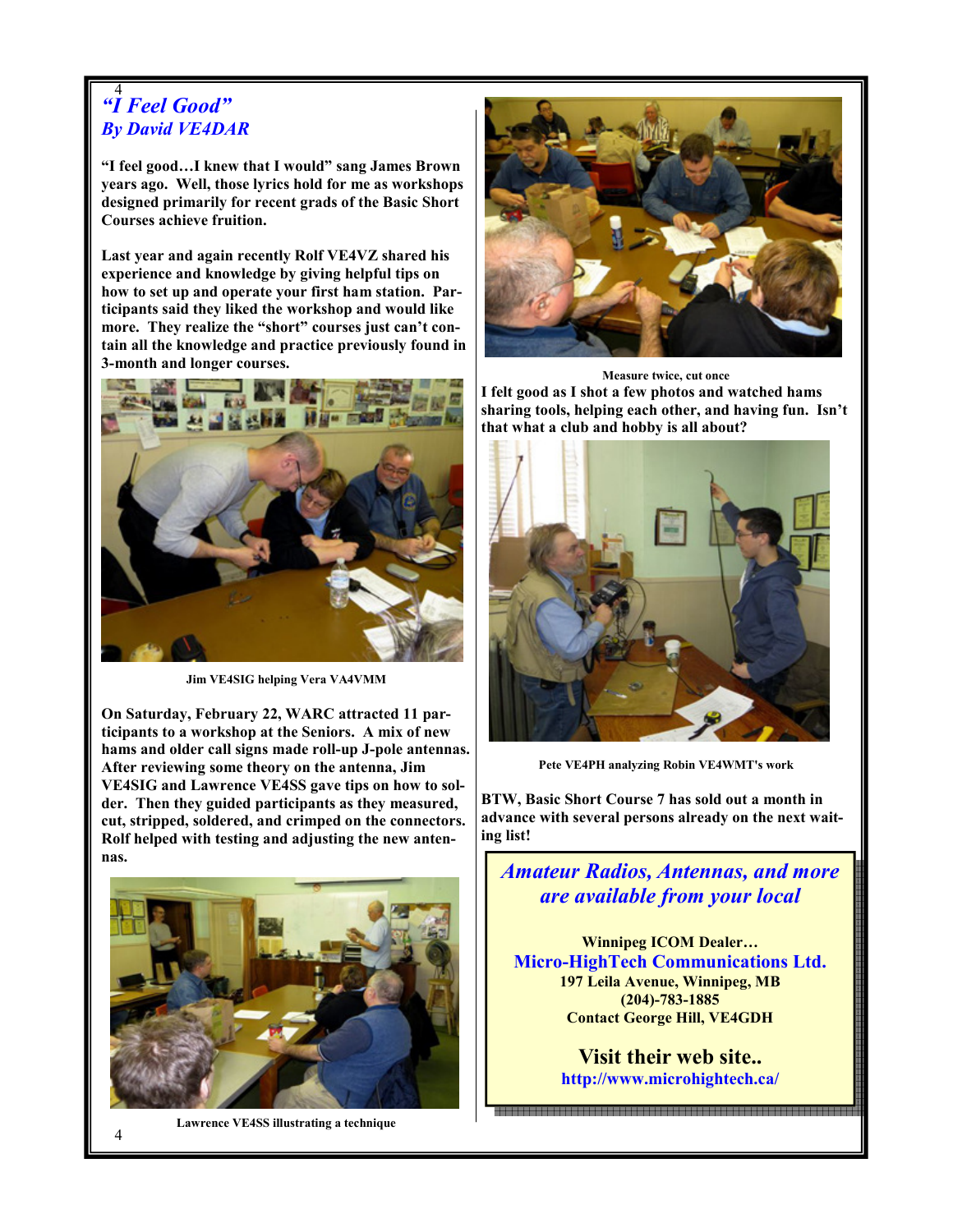#### 5 WARC Spring Flea Market By, Dick, VE4HK

Hello, out there in radioland. The WARC Spring Flea Market is now just over a month away! Have you marked every calendar in your house with a bright yellow highlighter on April 13, yet? No??? Better get busy!

The WARC Spring Flea Market is scheduled for Sunday, April 13, at Heritage Victoria Community Club, 950 Sturgeon Road. Every ham, new or old is welcome to attend.

The Flea Market is a great opportunity to meet and greet hams, and for new hams to ask all those questions you may have. Doors open for delicious coffee and muffins at 9:30 am, After an hour of eyeball QSO's, the doors of the main hall will open at 10:30 to a cornucopia of fantastic ham gear, piled high on every table.

Be sure to stop by the Winnipeg ARES table, for a chance to win one of the lots in their Silent Auction. Did you



work that rare DX station, or that DX-pedition recently? Adam VE4SN, the QSL bureau manager for Manitoba, will have a briefcase filled with cards for everyone. That card you absolutely gotta have just might be there!

Manitoba Repeater Society will have a table with test equipment to check out your HF, VHF or UHF radios. Feel free to bring your radios from home. Yori or Ellis will be happy to check them over. \*\*\*Don't forget the manual\*\*\*. Before you buy that radio at the Flea Market, ask the guys to have a look first. You can pay your MRS dues, if you haven't done so yet.

The D-STAR group will have a table. Do you have any questions about D-STAR? This is your best chance to get answers. Radioworld and Fleetwood Digital will

# Eyeball QSO at the Arches"

Saturdays and sometimes Sundays McDonald's—St. James and Ellice 0745-0930 hours Start your weekend right! Get together with your fellow hams, talk tech, and learn from others about the latest rigs.

5

# Nostalgia Radio CJNU 93.7

Now Full Time At Their New Frequency!

CJNU 93.7 FM is where you'll hear the very best easy listening music that has been popular over the past eight decades!

Visit their web site for info and their SKED at http://www.cjnu.ca

have flyers with special Flea Market pricing at one table. Both companies have promised very nice prizes to the Flea Market. I am hoping to get at least one more major amateur company to sponsor us.

The Flea Market is the final morning to purchase tickets for the WARC D-STAR mobile radio. Tickets are 1 for \$5.00 or 3 for \$10.00. The proceeds enable WARC to pay for annual insurance and other costs..

There are only a handful of tables left for this Flea Market.



Call Ruth VE4XYL

ve4se@mymts.net or 204-837-6915 right away, if you haven't booked your spot yet. Tables are only \$ 5.00 each for WARC members, and \$ 10.00 each for everyone else.

Be sure to hang around for the draws at 11:30. We will have lots of really exciting prizes this year.

Winnipeg ARES will lead off with the winners from the Silent Auction. First prize in the attendance draw will be \$ 100.00. Second prize \$ 50.00. I have been promised some other nice prizes as well. The day will be topped off with the draw for the WARC D-STAR Icom D880 mobile radio

Remember that admission at the door is \$5.00 per person

Contact Dick VE4HK 204-256-3143 or ve4hk@rac.ca for further information

Dick Maguire VE4HK Flea Market Coordinator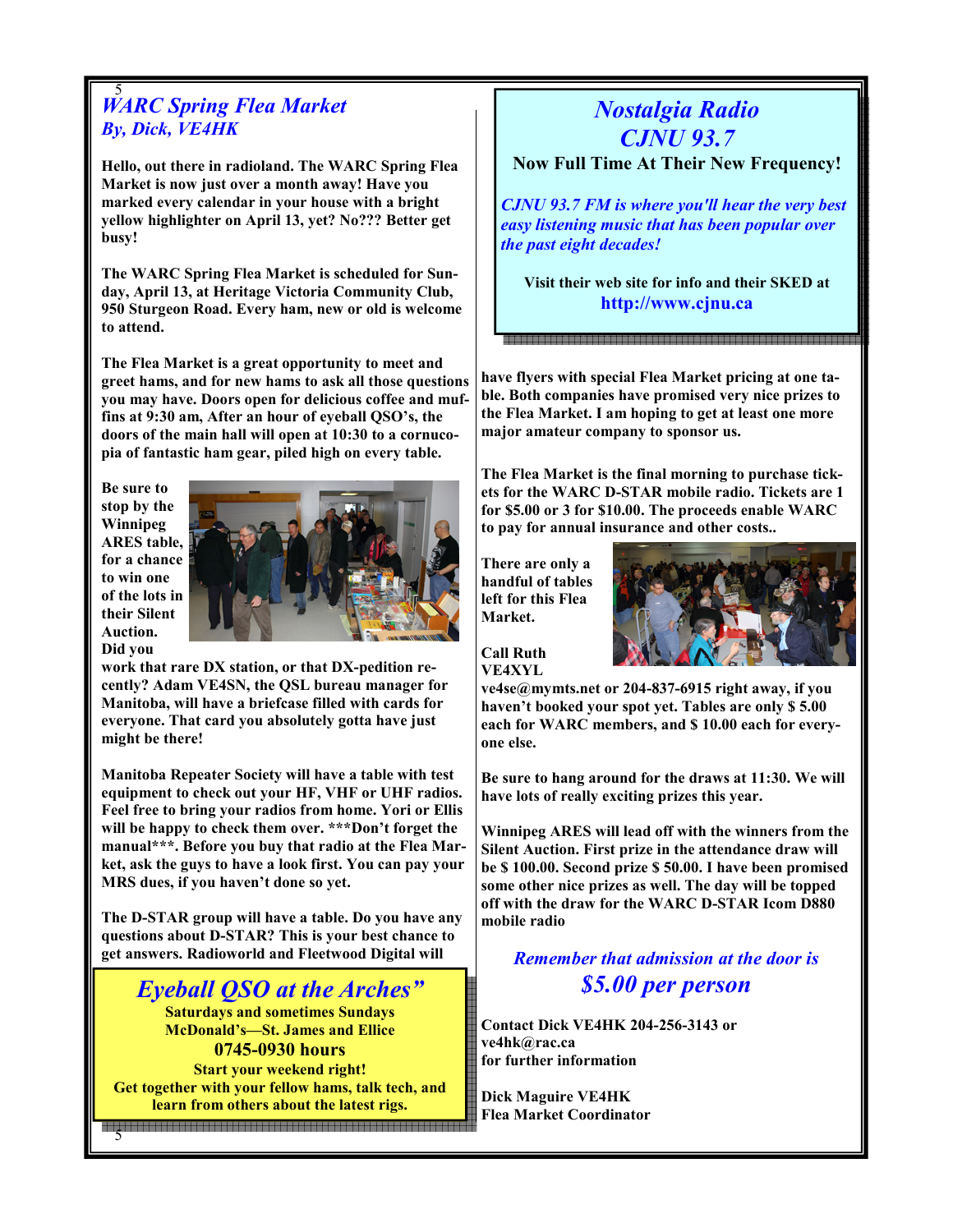

# RAC Bulletin 2014-005E IC Proposes Changes to Antenna Siting Protocol 2014-02-28

Earlier today IC released a consultation Document http://www.ic.gc.ca/eic/site/smt-gst.nsf/eng/ sf10786.html proposing changes to CPC-2-0-03, the Antenna Siting Protocol to address the Industry Minister's policy statement of 5 February 2014 removing the 15m exemption for "cell towers".

The RAC Bulletin of 6 February had commented on the Minister's policy statement and urged that the drafting of the regulatory changes should follow closely the Minister's statement. It provided several reasons why the exemption should not be removed for radio amateurs.

The consultation document released today proposes exactly the type of change to the height exemption RAC favoured. The 15m exemption would remain but not apply to "broadcasting undertakings and telecommunications carriers".

The consultation document proposes a number of other small changes to CPC-2-0-03 and RAC will look closely at these before completing its comments on the proposed changes. Industry Canada will receive comments from the public on these changes by 31 March 2014 and finalize the changes shortly thereafter.

Some radio amateurs had expressed concern that there might be a blanket removal of the 15m exemption, forcing those wanting to install any antenna into cumbersome notification and consultation processes. This now seems unlikely but we need to follow through on the consultation process to make sure this is the final result.

RAC will respond on behalf of all Canadian amateur radio operators.

Glenn MacDonell, VE3XRA RAC Vice-President Regulatory Affairs

6 Editor Vernon Ikeda - VE2MBS/VE2QQ Pointe-Claire, Québec RAC Blog Editor/RAC E-News/Web News Bulletin

## RAC Bulletin 2014-004E RBR-4 Confirms Access to 137 Khz. 2014-03-15

Industry Canada approved access by Canadian radio amateurs to the Low Frequency (LF) band 135.7 -137.8 kHz, subject to certain conditions in late 2009. This was a direct result of implementing changes from the World Radiocommunication Conference (WRC) 2007, which added amateur use of this spectrum on a Secondary basis. This has now been included in the newly updated RBR-4 Standards for the Operation of Stations in the Amateur Radio Service.

(http://www.ic.gc.ca/eic/site/smt-gst.nsf/eng/

sf10650.html ) Canadian amateurs are reminded that the maximum emission bandwidth in this band is 100Hz (e.g. cw, BPSK31, BPSK63, etc.) as well as a maximum EIRP of 1 watt. These conditions are found in Footnote 5.67A: "Stations in the amateur service using frequencies in the band 135.7-137.8 kHz shall not exceed a maximum radiated power of 1 W (EIRP) and shall not cause harmful interference to stations of the radionavigation service operating in countries listed in No. 5.67. (WRC-07)".

RAC welcomes reports of activities in this band, especially reports of DX achieved and useful operating tips. We are asking those active on this band to consider writing articles for TCA to help other amateurs get started on LF, given the large differences in LF antennas, and the need for homebrew transmitters, receivers, and/or transverters. Insights into propagation and other LF operating tips are also requested.

Thanks to Richard Ferch, VE3KI and Jim Dean, VE3IQ.

George Gosline, VE3YV RAC International Affairs

Vernon Ikeda - VE2MBS/VE2QQ Pointe-Claire, Québec RAC Blog Editor/RAC E-News/Web News Bulletin **Editor** 

# From your Midwest Director Derek Hay, VE4HAY

Membership number in RAC grew by 66 members in January from the close of 2013. At the end of January 1014 we had 4617 members. Of those members, 308 are Maple Operator members and 682 have chosen to receive their TCA electronically.

Let's keep the numbers going up, and please encourage your fellow hams to join RAC. With yours and their support we can continue to protect our frequencies and gain a few maybe at the same time.